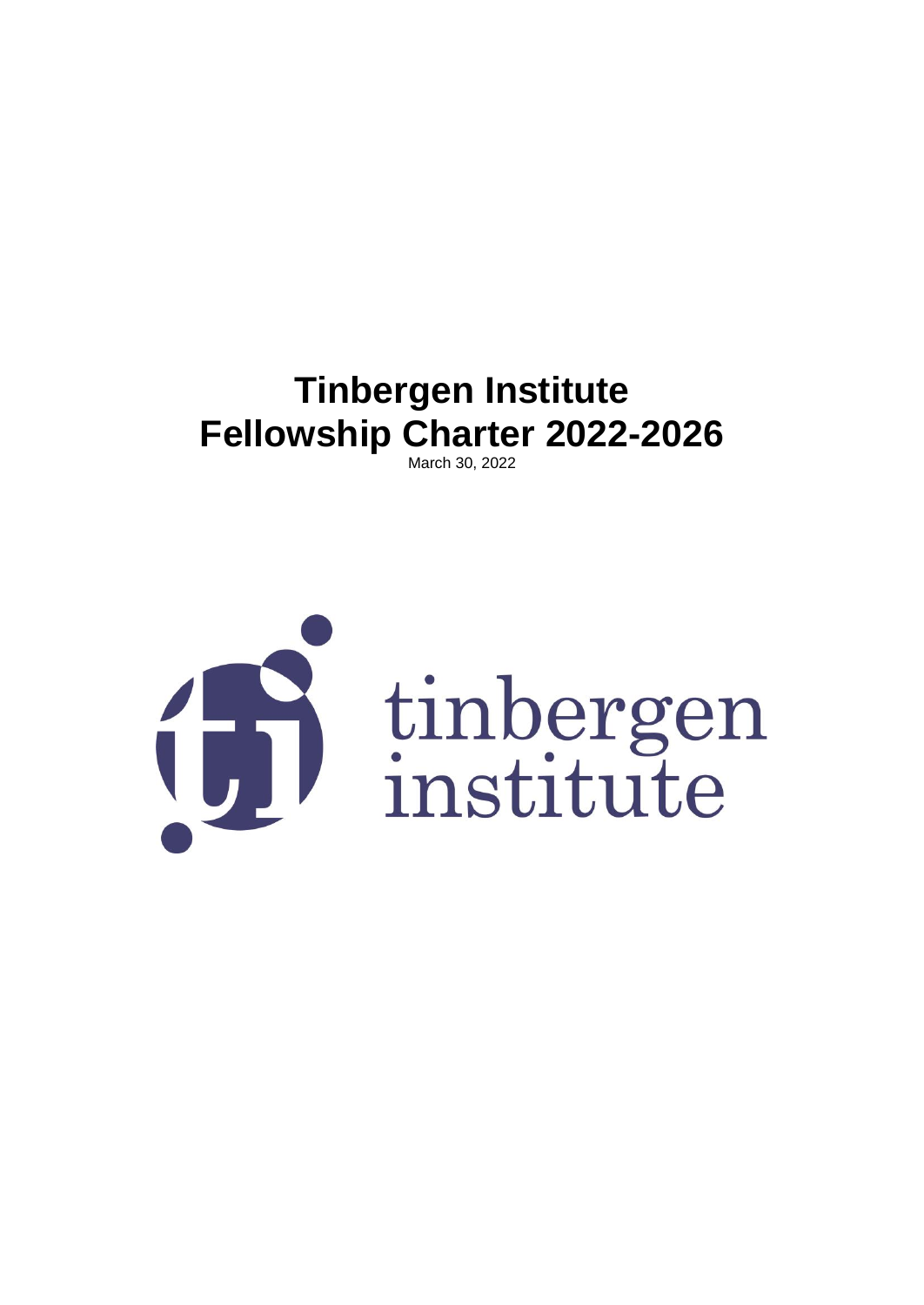

# **Table of Contents**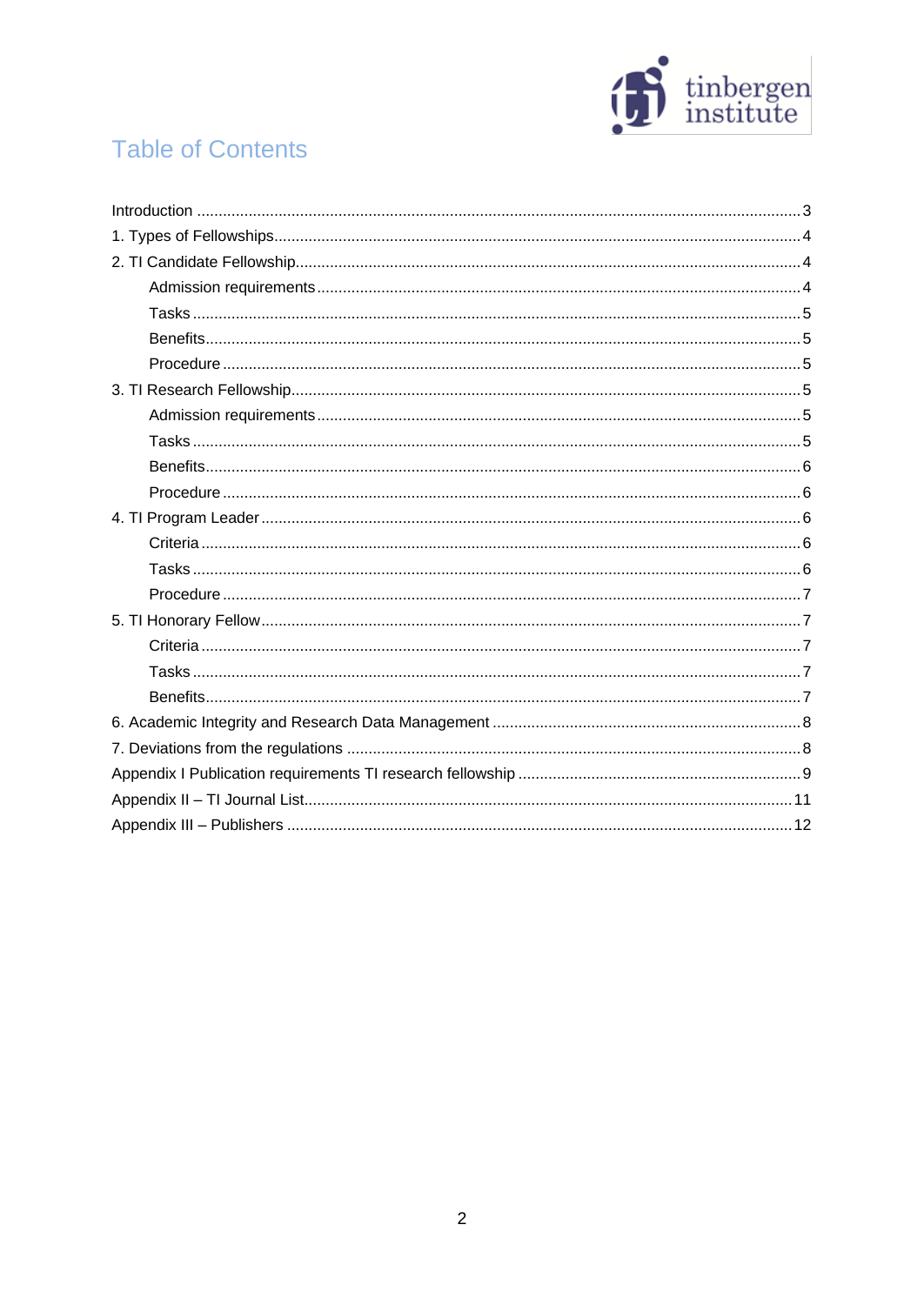

### <span id="page-2-0"></span>**Introduction**

Tinbergen Institute is the graduate school and research institute in economics, jointly operated by the schools of economics of the Erasmus University Rotterdam (EUR), University of Amsterdam (UvA) and Vrije Universiteit Amsterdam (VU). The mission of Tinbergen Institute is to offer a selective research master program and an educational environment to graduate students and to stimulate research at the three schools. Active researchers of the three schools of economics, with an international reputation and having published highly cited papers, may join the Tinbergen Institute as research fellow. This document presents the rules concerning eligibility for the various TI fellowships and the application and evaluation procedure.

Fellowships are awarded on behalf of the ARC Board (Amsterdam-Rotterdam Consortium for Graduate Education). The Board of Vice Deans of Research decide on the admission of researchers who strictly speaking do not meet the regulations stipulated below.

This version of the Charter is valid until December 31, 2026.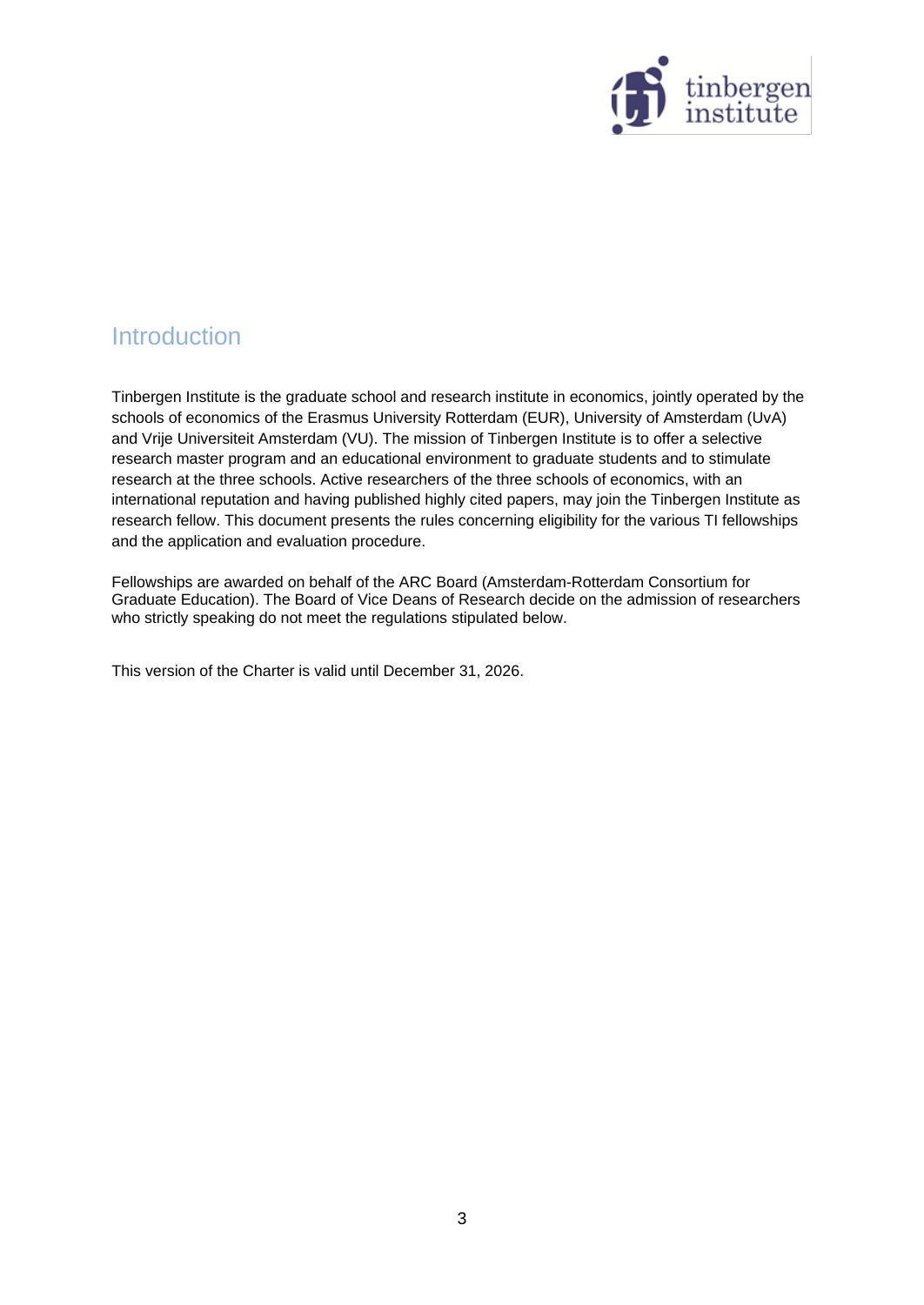

# <span id="page-3-0"></span>1. Types of Fellowships

Tinbergen Institute takes the academic life cycle of researchers into account by applying different criteria to researchers at the beginning of their academic careers, at the peak of their careers and towards the end of their academic careers. Tinbergen Institute discerns three categories of research fellowships:

- TI Candidate Fellowship
- TI Research Fellowship
- TI Honorary Fellowship

All research fellows, no matter the fellow category, should hold a PhD. For a researcher to be eligible for a fellowship, his or her research field should fit into one of the broadly defined research groups of Tinbergen Institute, at present:

- 1. Behavioral Economics
- 2. Complexity
- 3. Econometrics
- 4. Finance
- 5. Empirical Economics
- 6. Macroeconomics
- 7. Organizations and Markets
- 8. Spatial Economics

A TI research fellow is a member of one of these groups. Each group is represented by two program leaders.

The basic requirement for candidate fellows and research fellows is an appointment at one of the three economics schools participating in Tinbergen Institute. In order to have the opportunity to actively participate in TI, a minimum appointment of 0.2 fte is required. Another requirement for research fellows is that they have an ORCID account with visibility of their publications granted to TI.

# <span id="page-3-1"></span>2. TI Candidate Fellowship

The candidate fellowship intends to include young researchers in the TI community. Candidate fellows will be actively involved in organizing TI seminar series and are invited to participate in TI activities.

### <span id="page-3-2"></span>**Admission requirements**

To be admitted as a candidate fellow, a researcher should:

- have a PhD;
- hold a junior position with a designated research task (e.g., postdoc or (un-)tenured assistant professorship);
- be appointed for at least 0.2 fte at one of the Schools;
- be conducting research that fits into one of the 8 TI research groups.
- Have an ORCID with publications visible to TI.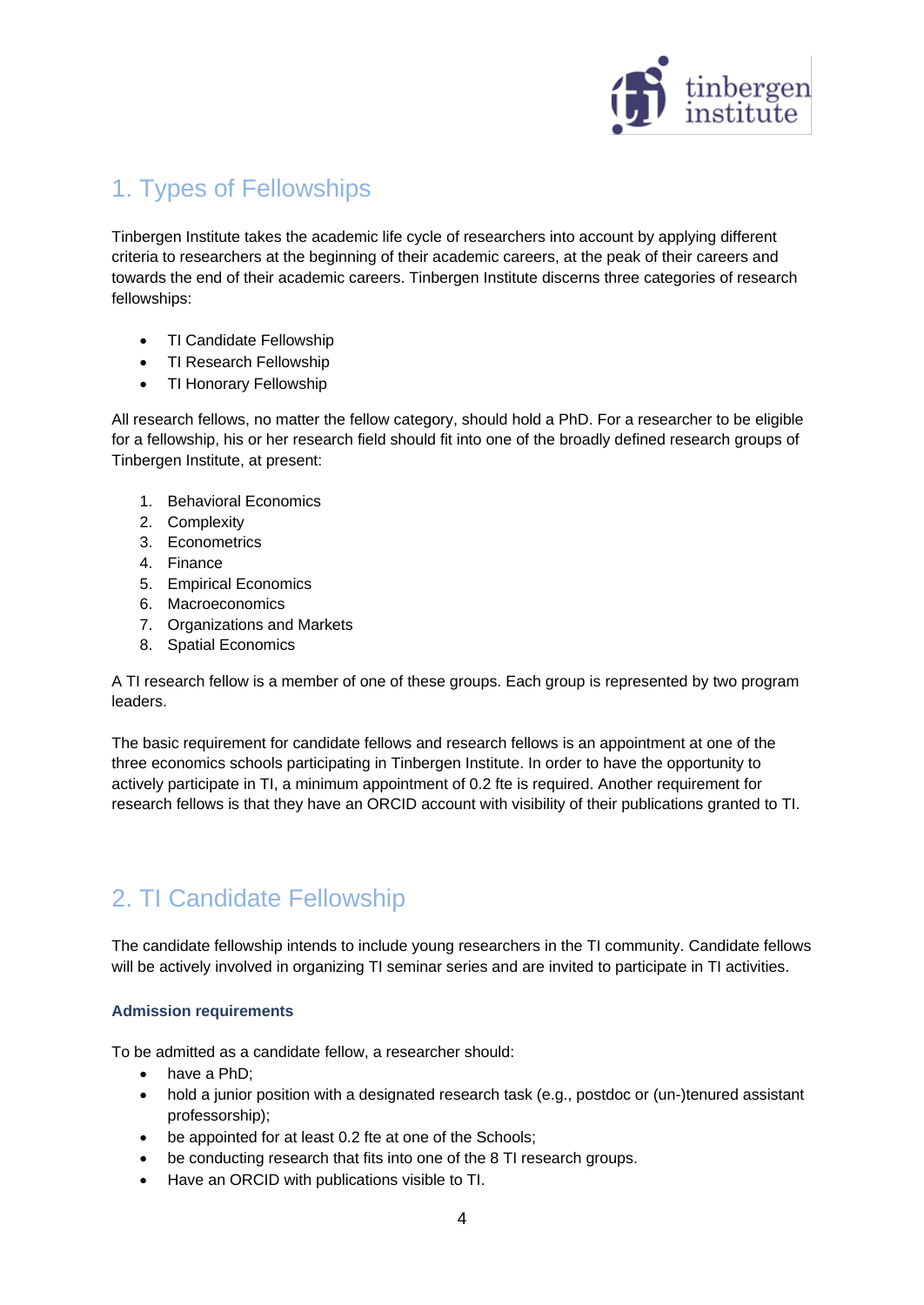

Candidate fellowships last for a maximum of 6 years after the PhD defense. If a researcher becomes an associate or full professor during that period, he or she automatically loses the candidate fellowship. For family related reasons/in case of pregnancy, candidate fellows are entitled to an extension of the six-year period.

### <span id="page-4-0"></span>**Tasks**

- Carry out and disseminate high quality research;
- Organize TI seminars, workshops and conferences;
- Actively participate in TI activities;
- Contribute to the TI doctoral program
- Actively promote TI and show commitment to its goals;
- Mention the TI affiliation in publications, CV and homepage.

#### <span id="page-4-1"></span>**Benefits**

- Publish in the TI discussion paper series;
- Budget to invite co-authors to TI;
- Use of work space on TI premises.

### <span id="page-4-2"></span>**Procedure**

Researchers who meet the criteria are invited to apply for the candidate research fellowship at any time by submitting a CV to [research@tinbergen.nl](https://webmail.login.vu.nl/OWA/redir.aspx?C=a4aO8YYyLqxUloY5BKLhT8BTOmbwnw5tt3HN2WbNLCxo02c_XSPUCA..&URL=mailto%3Aresearch@tinbergen.nl). The candidate must supply their ORCID and their University Research ID (for access to PURE). Candidate fellowships are granted on behalf of the ARC Board.

### <span id="page-4-3"></span>3. TI Research Fellowship

TI research fellows are selected researchers from the three Schools.

#### <span id="page-4-4"></span>**Admission requirements**

To be admitted as a research fellow, a researcher should:

- have a PhD;
- have a position with a designated research task;
- be appointed for at least 0.2 fte at one of the Schools;
- be conducting research that fits into one of the 8 TI research groups;
- have an excellent international reputation as an active researcher, as evidenced by recently published high-quality papers, highly cited papers, and an active research agenda. Appointment as fellow is based on meeting the research fellow requirements for publications and/or citations as described in Appendix I;
- have an ORCID with publications visible to TI.

### <span id="page-4-5"></span>**Tasks**

- Carry out and disseminate high quality research;
- Supervise TI students
- Contribute to the TI doctoral program
- Organize TI seminars, workshops, conference;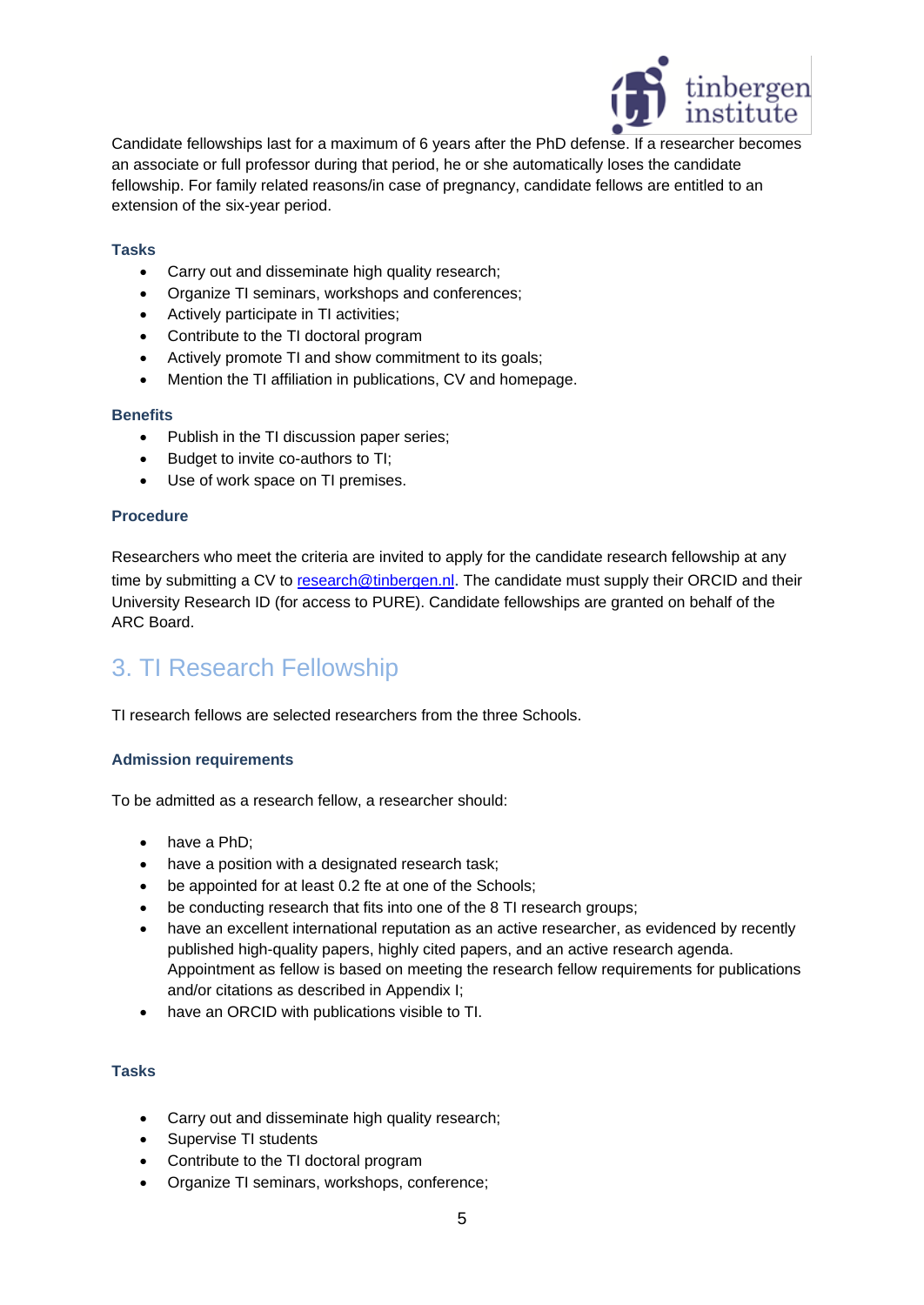

- Actively participate in TI activities;
- Promote TI and show commitment to its goals;
- Mention the TI affiliation in publications, CV and homepage.

### <span id="page-5-0"></span>**Benefits**

- Publish in the TI discussion paper series (also published at SSRN);
- Budget to invite guests and seminar speakers with support from the TI staff;
- Budget to organize large scale conferences and workshops with support from the TI staff;
- Close contact with excellent and well-trained candidates for a PhD position;
- Use of work space on TI premises.

### <span id="page-5-1"></span>**Procedure**

Researchers who meet the criteria are invited to apply for the research fellowship at any time by submitting a request to [research@tinbergen.nl.](https://webmail.login.vu.nl/OWA/redir.aspx?C=a4aO8YYyLqxUloY5BKLhT8BTOmbwnw5tt3HN2WbNLCxo02c_XSPUCA..&URL=mailto%3Aresearch@tinbergen.nl) The candidate must supply their ORCID, their University Research ID (Pure ID) and their citation report. Decisions are based on citations, articles and (contributions to) books that have been published or of which the electronic version has been made available through the publisher's website.

University Research ID can be provided by:

- o UvA: Lisa Koks, [ase-ri@uva.nl](mailto:ase-ri@uva.nl)
- o EUR: in our possession or by contacting [lefebvre@rsm.nl](mailto:lefebvre@rsm.nl)
- o VU: in our possession or by contacting *i.putter@vu.nl*

A citation report for individual researchers is available [here.](https://www.webofscience.com/wos/author/search)

Please indicate to which research program you belong at your School, and also of which TI research group you would like to be a member. Research fellowships are granted on behalf of the ARC Board.

### <span id="page-5-2"></span>4. TI Program Leader

A Program Leader is a (Co-)Leader of one of the Research Groups and of one of the fields/majors in the TI research master program. The Program Leaders together form the Research Council of TI.

### <span id="page-5-3"></span>**Criteria**

A program leader should:

- be a TI research fellow;
- should have the experience and the capability to manage a research program;
- should have an overview of developments in his/her field which are relevant for the curriculum of the research master program.

### <span id="page-5-4"></span>**Tasks**

As TI research fellow. In addition: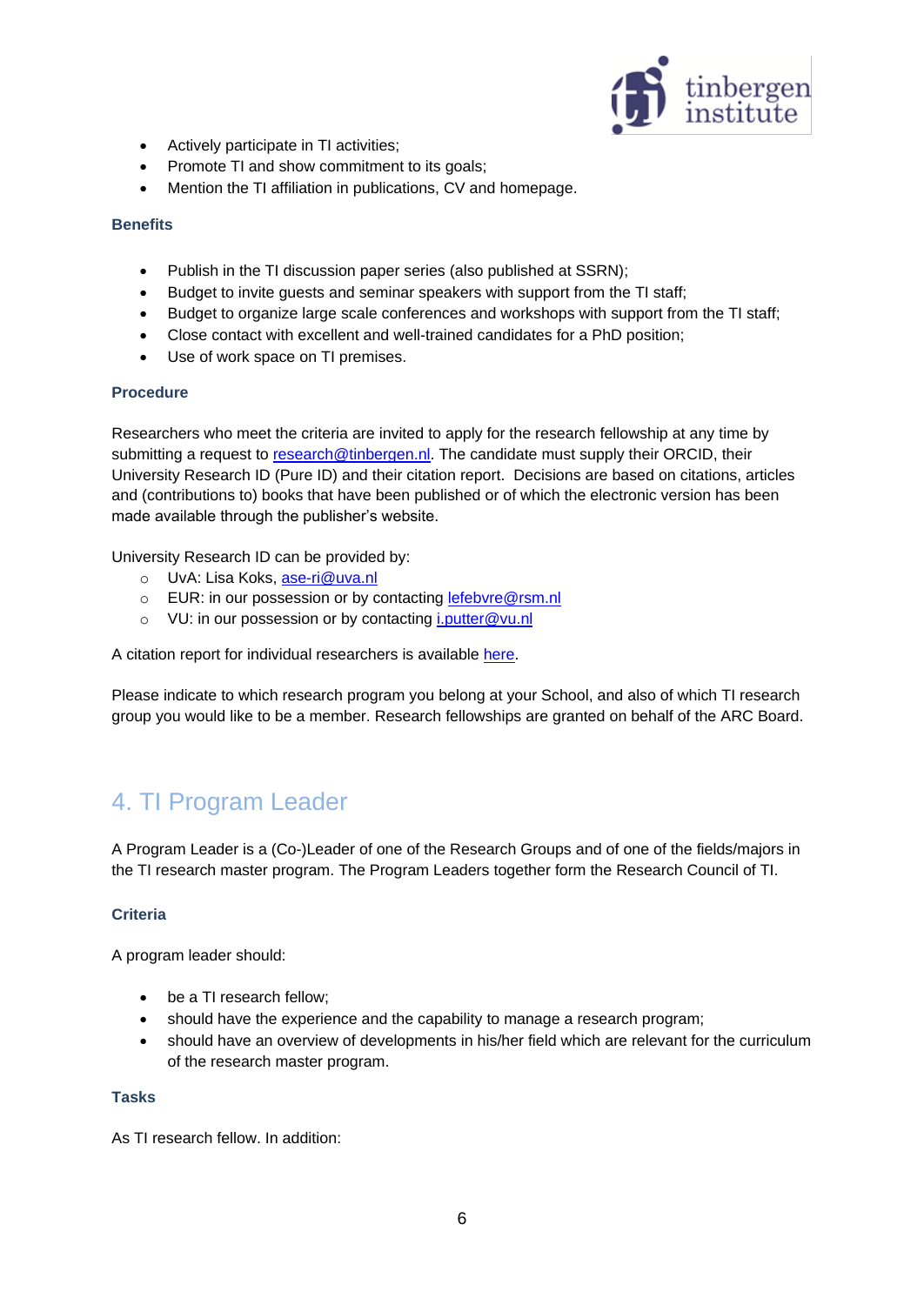

- Provide academic leadership as (co-)leader of a research group, covering one of the domains of research at TI;
- Actively and collaboratively participating in activities related to research program development, research ethics policy, periodic research assessments, evaluations and accreditations of TI and its programs;
- Membership of the Scientific Council;
- Actively advise the Director of Graduate Studies on developments in the field that have a bearing on the curriculum of the research master program;
- Building the reputation of the research program and the doctoral program in the international research community;
- Being actively committed to TI to establish and implement its goals;
- Coaching early and mid-career talent.

### <span id="page-6-0"></span>**Procedure**

A Program Leader is appointed by the ARC Board. The duration of the appointment is five years. Appointments are not automatically renewed and may be terminated earlier for various reasons: composition of the scientific council with respect to diversity and inclusion, or in case a program leader no longer meets the requirements for a program leader listed above.

# <span id="page-6-1"></span>5. TI Honorary Fellow

TI grants Honorary Fellowships to honor respected researchers who have contributed extraordinarily to the development and growth of TI as a research institute.

### <span id="page-6-2"></span>**Criteria**

Honorary fellows are:

- highly qualified researchers;
- who have made extraordinary contributions to the development and growth of TI as a reputable research institute.

### <span id="page-6-3"></span>**Tasks**

Honorary Fellows are:

- expected to positively contribute to the reputation of TI;
- may provide (solicited and unsolicited) advice to the General Director on any aspect they deem relevant to TI.

### <span id="page-6-4"></span>**Benefits**

Honorary Fellows will be kept informed about major TI activities, issues and achievements and will be invited to major TI activities and events.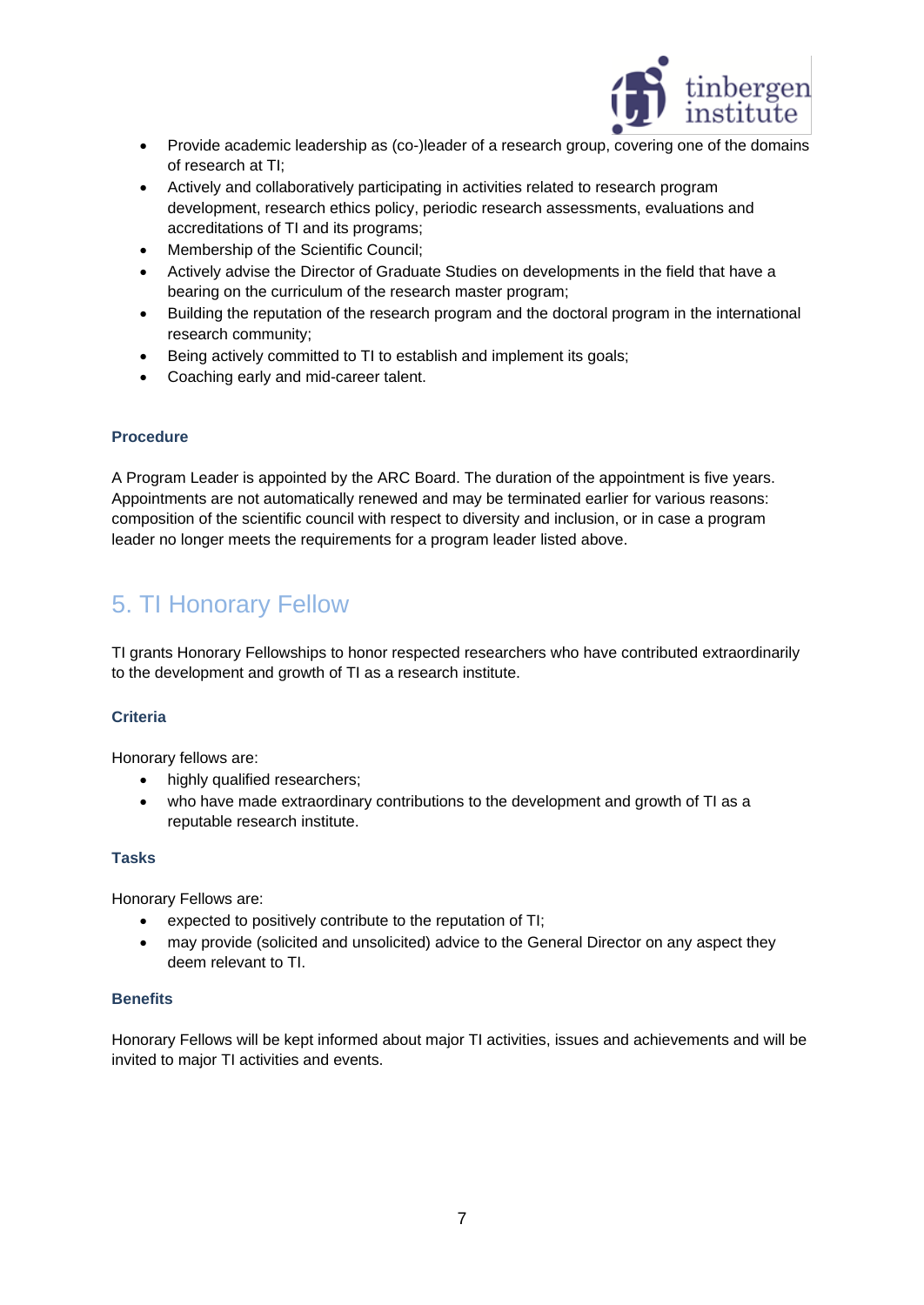

## <span id="page-7-0"></span>6. Academic Integrity and Research Data Management

TI fellows are an example for students and hold high standards regarding academic integrity. Therefore, TI expects its fellows to follow the general principles of professional academic practice at all times, and to adhere to the Academic Integrity guidelines of their own School, the Netherlands Code of Conduct for Research Integrity [\(Netherlands Code of Conduct for Research Integrity](https://www.vsnu.nl/files/documents/Netherlands%20Code%20of%20Conduct%20for%20Research%20Integrity%202018.pdf) [2018.pdf \(vsnu.nl\)\)](https://www.vsnu.nl/files/documents/Netherlands%20Code%20of%20Conduct%20for%20Research%20Integrity%202018.pdf), and the [European Code of Conduct for Research Integrity.](https://ec.europa.eu/info/funding-tenders/opportunities/docs/2021-2027/horizon/guidance/european-code-of-conduct-for-research-integrity_horizon_en.pdf) [\(https://ec.europa.eu/info/funding-tenders/opportunities/docs/2021-2027/horizon/guidance/european](https://ec.europa.eu/info/funding-tenders/opportunities/docs/2021-2027/horizon/guidance/european-code-of-conduct-for-research-integrity_horizon_en.pdf)[code-of-conduct-for-research-integrity\\_horizon\\_en.pdf\)](https://ec.europa.eu/info/funding-tenders/opportunities/docs/2021-2027/horizon/guidance/european-code-of-conduct-for-research-integrity_horizon_en.pdf).

In case of violations of this Code by any of its fellows, it is up to the board of TI to decide upon disciplinary measures. These measures can include, but are not restricted to, withdrawal of the TI fellowship and its privileges.

The guidelines for research data management are evolving. TI Fellows will strive to follow the FAIR guidelines [\(https://www.go-fair.org/fair-principles/\)](https://www.go-fair.org/fair-principles/) that aim to improve the findability, accessibility, interoperability and reuse of digital assets.

### <span id="page-7-1"></span>7. Deviations from the regulations

A Board consisting of the three Vice Deans of Research of the three schools decides on deviations from the rules laid down in this fellow charter in order to retain fellows who contribute strongly to TI and its mission.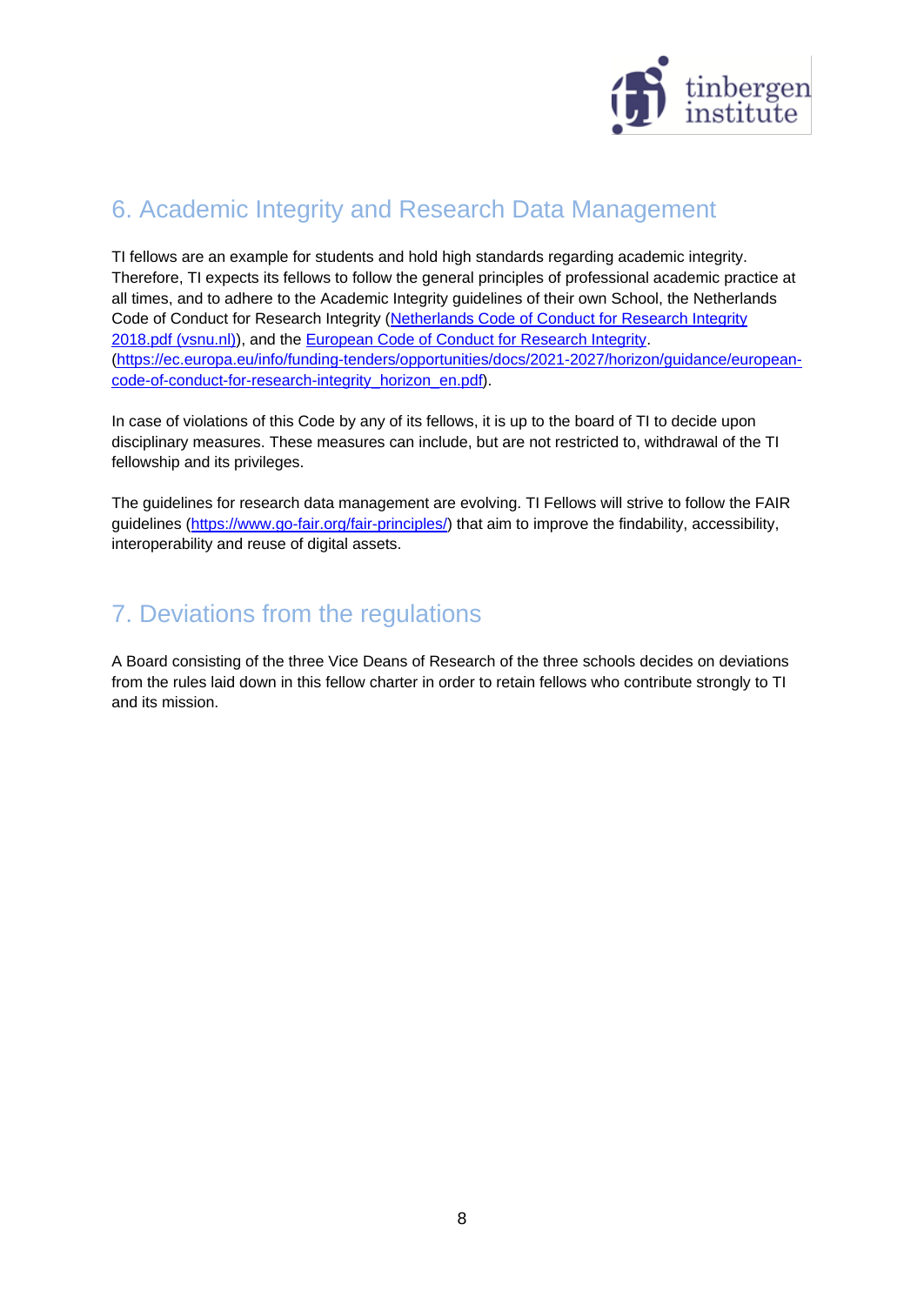

# <span id="page-8-0"></span>Appendix I Publication requirements TI research fellowship

TI research fellows are active researchers with an excellent international reputation, as evidenced by recently published high-quality papers, highly cited papers, and an active research agenda. Your publication points are automatically computed based on your research output listed in your university research repository (Pure). Please ensure that all your publications are visible in the Pure research repository of your university, and enclose a link to the citation report on the [Web of Science](https://www.webofscience.com/wos/author/search) when you want to include this in your application.

Below the publication requirements are described one has to meet to become a TI research fellow.

### *Publications*

- 1. For anyone applying for a TI research fellowship, we will compute 'publications points' for a fiveyear backward looking window, based on at least two and at most five publications, scraped from the ORCID website and the Schools' Pure Database. These publications taken together should yield at least five publication points. TI will take the best publication scores for the period ending in the current or two previous moving windows.
- 2. Publication points are earned through publishing articles in peer reviewed journals or through writing or contributing to books.
- 3. The majority of publication points should come from articles on the TI journal list (see below).
- 4. Decisions are based on articles and (contributions to) books that have been published or of which the electronic version has been made available through the publisher's website.
- 5. Publication points are computed annually over a five-year backward-looking window, starting from the year before the start of the fellow period;
- 6. Fellow appointments terminate at the end of the third year following the final year of the five-year window in which a researcher qualified for research fellowship.
- 7. For backwards windows containing the Covid-19 years, researchers may replace the two Covid-19 years by two adjacent years of their choice. Researchers then have a window of seven years to meet the fellow requirements.
- 8. For family related reasons/in case of pregnancy, research fellows are entitled to an extension of the five-year window to meet the threshold for admission.

### *Journal articles*

- 1. The ranking of the journals is based on the Article Influence Score (AIS), an advanced and robust measure for the average influence of articles in a journal that can be found on Web of Science (Additional Resources  $\rightarrow$  Journal Citation Reports).
- 2. Articles in the papers and proceedings section or issue of a journal, comments, replies, letters to the editor etc. will *not* be considered.
- 3. Articles of less than 6 pages will not be considered unless they have been published in high level journals Nature and Science;
- 4. TI distinguishes between journals that are part of the TI journal list and those that are not part of the TI journal list.
- 5. The **TI journal list** consists of
	- all peer reviewed journals that are part of the subject categories "Economics" and "Business, Finance" as published [here;](https://jcr.clarivate.com/jcr/browse-categories)
	- selected journals in Marketing, Management and Data Science (see Appendix II);
- 6. A minority of the publications points that contribute to the required publication points may be published in journals that are not part of the TI journal list.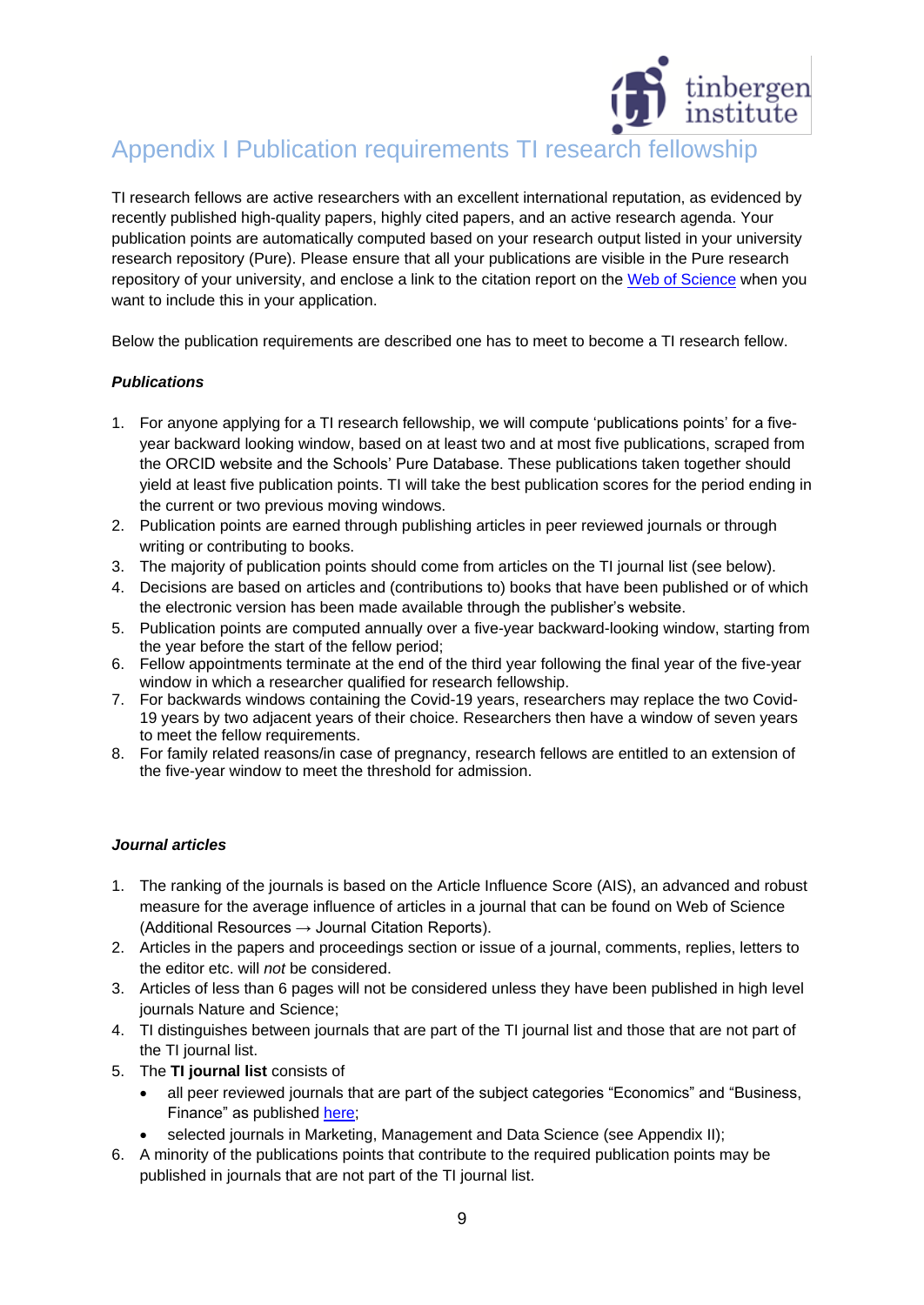

### *Score of a Journal and Publication Points*

The number of publication points P of an article depends on the journal's score S and on the number of co-authors N.

#### **Score of a Journal**

The score S of a journal is determined as follows.

For a journal for which a positive AIS is reported, its score S for a particular year equals its mean AIS over a five-year backward-looking moving window. Years for which no AIS are available for that journal are not included in computing the mean. The journal's score for that year applies to any article published in that journal in that year.

### *Publication Points*

The number of publication points P of an article is determined as follows (recall that N is the number of co-authors)

| $P = S \times (1.25)$           | if $N = 0$                                                |
|---------------------------------|-----------------------------------------------------------|
| $P = S$                         | if $N = 1$                                                |
| $P = S \times (1 - (N-1)x0.10)$ | if $1 < N \leq 10$                                        |
| $P = 0.1 \times S$              | if N > 10 and author is first or last on the author list. |
| $P = 0$                         | if $N > 10$ and the author is not first or last author.   |
|                                 |                                                           |

### *(Contributions to) books*

- 1. The score S of a book is fixed at one (1). The score S of a contribution to a book (e.g., a chapter in an edited volume) is fixed at a half (0.5). A contribution to a book should be at least 15 pages long. Only publications with a selected list of high-quality academic publishing houses (see Appendix II) will be considered. Book *editing* does not yield publication points.
- 2. The publication points one obtains with a (contribution to a) book is determined by the same formula that determines the publication points of a journal article.
- 3. Books and contributions to books may contribute for a maximum of 2 points (40%) to the required publication points.

#### *Citations*

All researchers may partly replace required publications by highly visible contributions to the literature. In the Fellow Charter 2017-2021, older research could meet the criteria with half the required points if they had more than 500 lifetime citations. In the current charter, the Board may allow substitution of half the points for active researchers with at least 500 citations and at least two highly cited papers. Please enclose a link to your *citation report* in your application.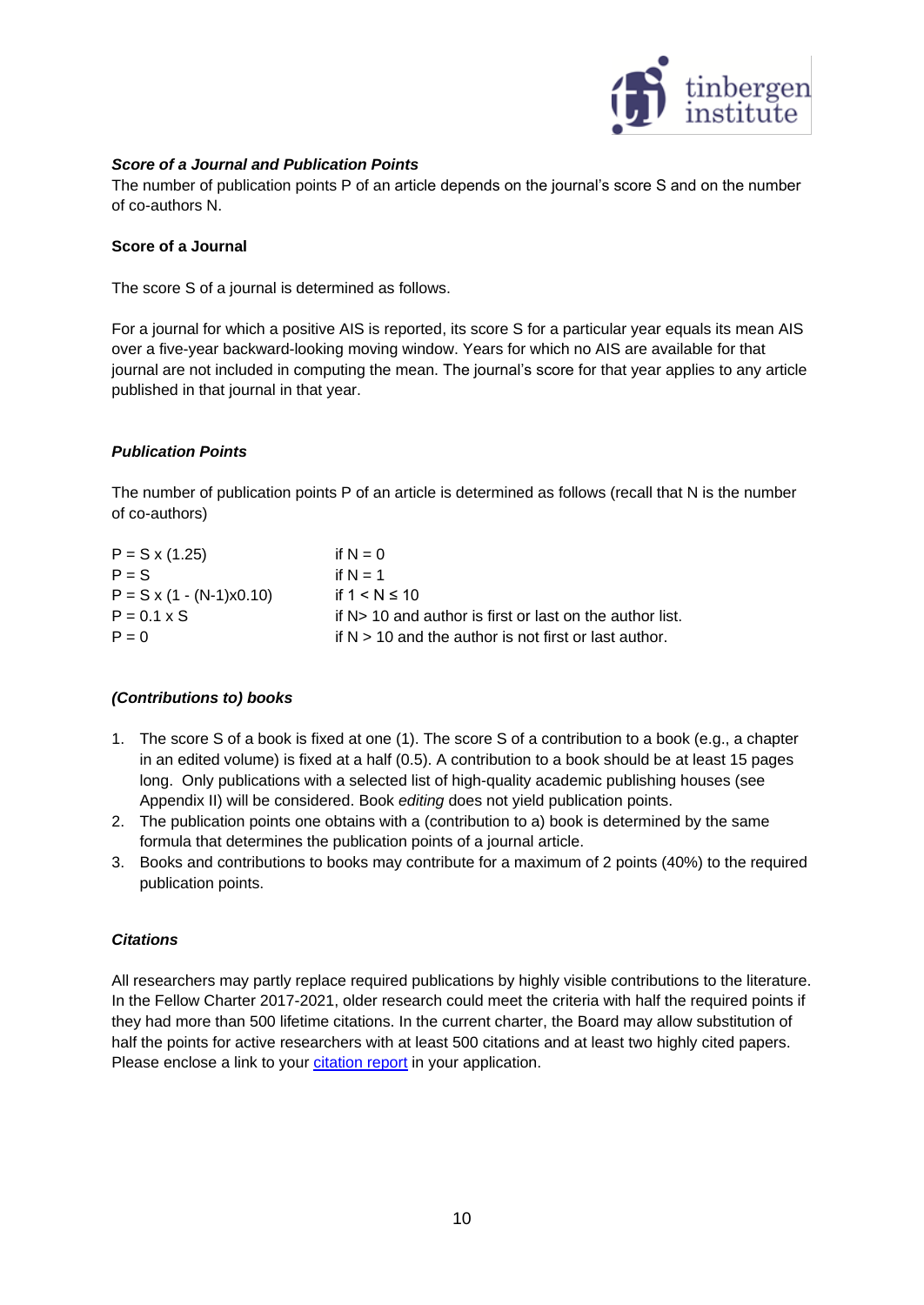

# <span id="page-10-0"></span>Appendix II – TI Journal List

The TI journal list consists of:

- 1. all peer reviewed journals in the subject categories "Economics" and "Business, Finance" that have an AIS. These subject categories can be found on the ISI Web of Knowledge website.
- 2. The Marketing journals that are part of the TI list are
	- International Journal of Research in Marketing
	- Journal of Marketing
	- Journal of Marketing Research
	- Marketing Science
- 3. The Management journals that are part of the TI list are
	- Journal of Management
	- Management Science
	- Journal of the Academy of Marketing Science
- 3. The Data Science journals that are part of the TI list are
	- Journal of the Royal Statistical Society, Series B Statistical Methodology
	- Annals of Statistics
	- Biometrika
	- Information Systems Research